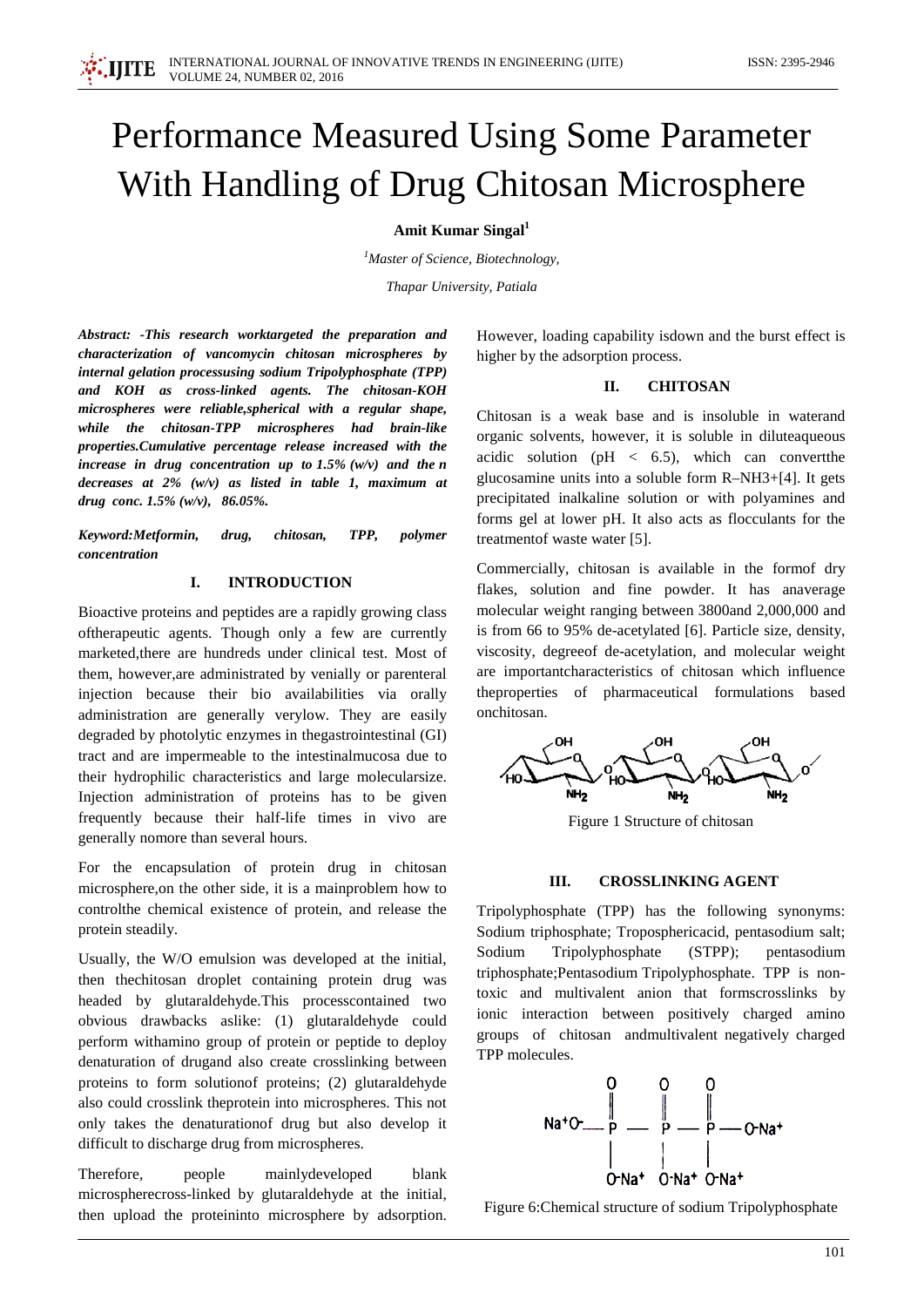#### **Uses:**

- 1. The United States Food and Drug Administration lists STPP as "basically detected assafe", along with salt, vinegar, and baking powder.
- 2. STPP is a solid inorganic compound use d in a large variety of household cleaningproducts, mainly a s a builder, but also in human foodstuffs, animal feeds, industrialcleaning processes and ceramics manufacture.
- 3. Chemical functions of STPP includes: sequestration of "water hardness", enablingsurfactants to function effectively; pH buffering; dirt emulsification and prevention ofdeposition; hydrolysis of grease; and dissolving-dispersing dirt particles.

## **IV. CURVE RELEASED**

Table I: CAD data of cross linked chitosan-TPP microspheres prepared by varying drug-polymer concentration

| S.No. | TIME(hr.)      | CAD <sub>8</sub> | CAD <sub>9</sub> | CAD10          | CAD11 |
|-------|----------------|------------------|------------------|----------------|-------|
| 1.    | 1              | 6.28             | 5.22             | 4.5            | 5.06  |
| 2.    | 2              | 5.61             | 5.5              | 4.11           | 5.33  |
| 3.    | 3              | 5.33             | 5.44             | 3.89           | 5.56  |
| 4.    | $\overline{4}$ | 4.89             | 5.17             | $\overline{4}$ | 5.56  |
| 5.    | 5              | 5.27             | 5.38             | 4.46           | 5.13  |
| 6.    | 6              | 5.18             | 5.4              | 4.58           | 5.17  |
| 7.    | 7              | 5.09             | 5.5              | 4.51           | 5.17  |
| 8.    | 8              | 4.96             | 5.27             | 4.33           | 5.08  |
| 9.    | 24             | 5.04             | 5.34             | 4.39           | 5.12  |

Table II: Cumulative percentage drug release da ta of cross linked chitosan-TPP microspheres prepared by varying drug conc.

| S.No. | TIME(hr.) | B8    | B <sub>9</sub> | <b>B10</b> | <b>B11</b> |
|-------|-----------|-------|----------------|------------|------------|
| 1.    |           | 18.05 | 13.11          | 16.77      | 22.11      |
| 2.    | 2         | 16.11 | 13.81          | 15.31      | 23.3       |
| 3.    | 3         | 15.3  | 13.66          | 14.49      | 24.3       |
| 4.    | 4         | 14.04 | 12.98          | 14.9       | 24.3       |
| 5.    | 5         | 15.13 | 13.51          | 16.62      | 22.41      |
| 6.    | 6         | 14.87 | 13.56          | 17.06      | 22.6       |
| 7.    | 7         | 14.61 | 13.81          | 16.8       | 22.6       |
| 8.    | 8         | 14.24 | 13.23          | 16.13      | 22.2       |
| 9.    | 24        | 14.47 | 13.41          | 16.36      | 22.4       |



Figure 1: The drug release curve of B8



Figure 2: The drug release curve of B9



Figure 3: The drug release curve of B10



Figure 4: The drug release curve of B11